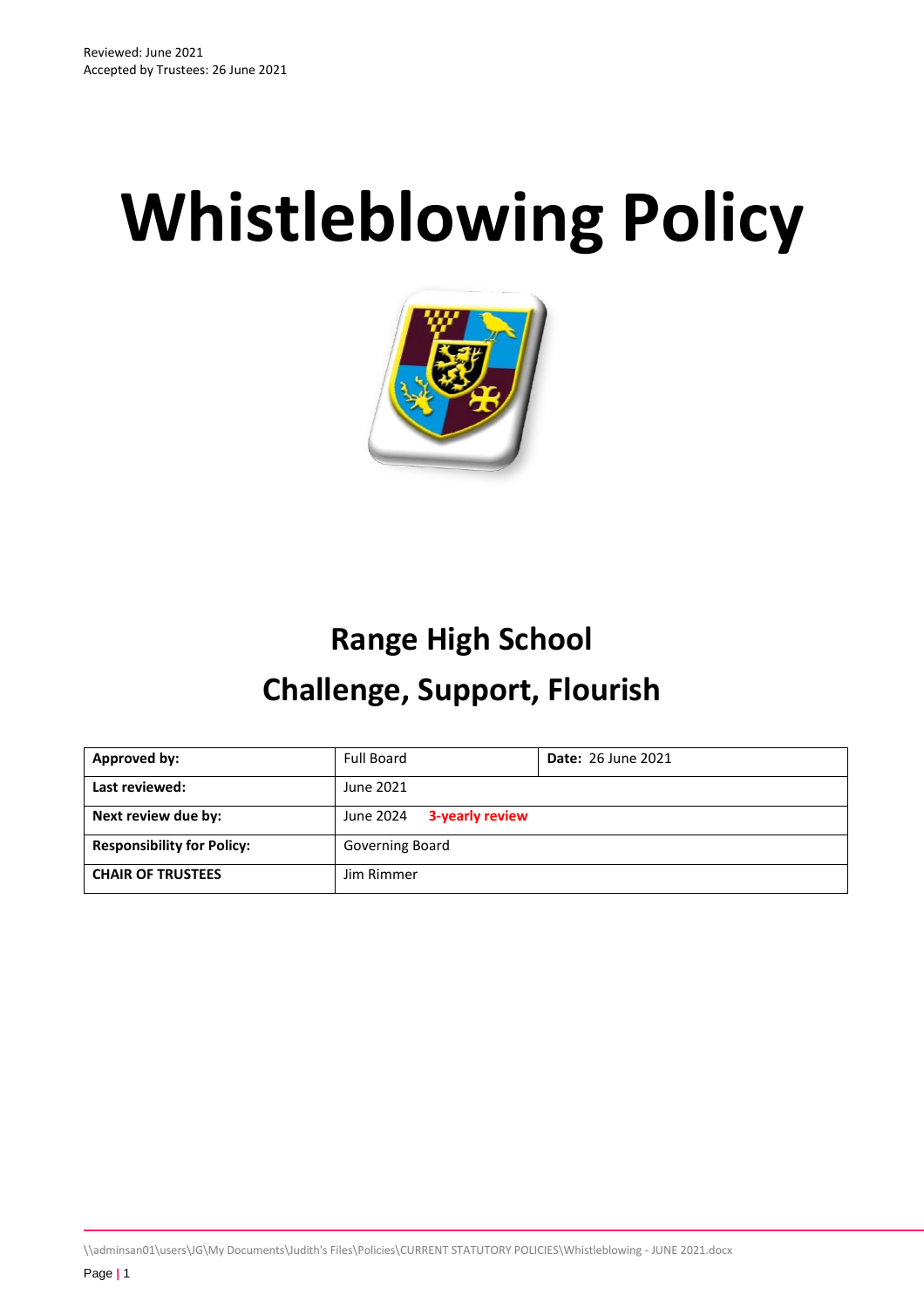# **Contents**

\\adminsan01\users\JG\My Documents\Judith's Files\Policies\CURRENT STATUTORY POLICIES\Whistleblowing - JUNE 2021.docx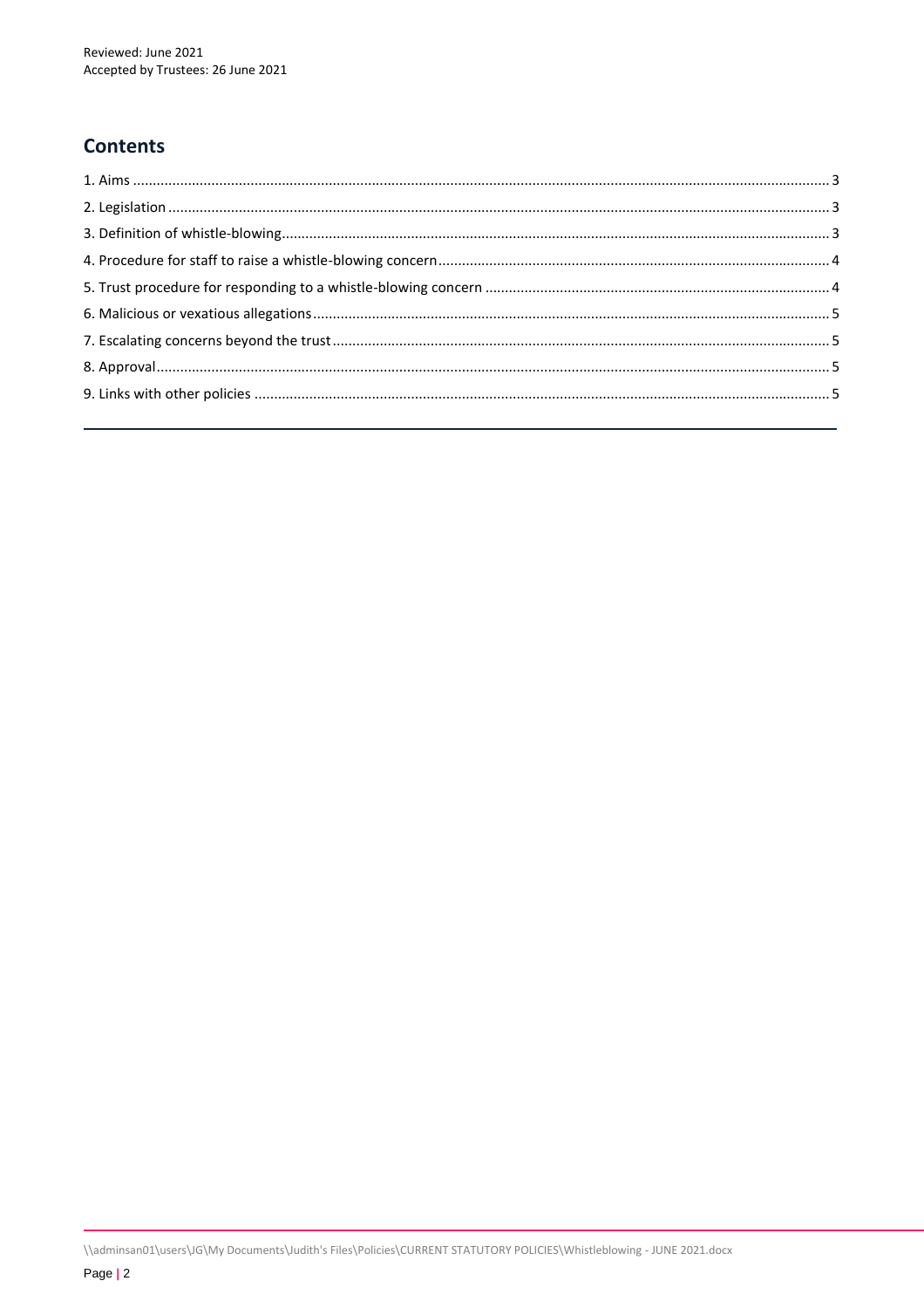# <span id="page-2-0"></span>**1. Aims**

This policy aims to:

- Encourage individuals affected to report suspected wrongdoing as soon as possible in the knowledge that their concerns will be taken seriously and investigated and that their confidentiality will be respected
- Let all staff in the trust know how to raise concerns about potential wrongdoing in or by the trust
- $\geq$  Set clear procedures for how the trust will respond to such concerns
- Let all staff know the protection available to them if they raise a whistle-blowing concern
- Assure staff that they will not be victimised for raising a legitimate concern through the steps set out in the policy even if they turn out to be mistaken (though vexatious or malicious concerns may be considered a disciplinary issue)

This policy does not form part of any employee's contract of employment and may be amended at any time. The policy applies to all employees or other workers who provide services to the trust in any capacity including self-employed consultants or contractors who provide services on a personal basis and agency workers.

# <span id="page-2-1"></span>**2. Legislation**

The requirement to have clear whistle-blowing procedures in place is set out in the Academies Financial Handbook.

This policy has been written in line with the above document, as well as [government guidance on whistle-blowing.](https://www.gov.uk/whistleblowing) We also take into account the [Public Interest Disclosure Act 1998.](https://www.legislation.gov.uk/ukpga/1998/23/contents)

This policy complies with our funding agreement and articles of association.

# <span id="page-2-2"></span>**3. Definition of whistle-blowing**

Whistle-blowing covers concerns made that report wrongdoing that is "in the public interest". Examples of whistleblowing include (but aren't limited to):

- Criminal offences, such as fraud or corruption
- Pupils' or staffs' health and safety being put in danger
- Failure to comply with a legal obligation or statutory requirement
- > Breaches of financial management procedures
- Attempts to cover up the above, or any other wrongdoing in the public interest
- > Damage to the environment

A whistle-blower is a person who raises a genuine concern relating to the above.

Not all concerns about the trust count as whistle-blowing. For example, personal staff grievances such as bullying or harassment do not usually count as whistle-blowing. If something affects a staff member as an individual, or relates to an individual employment contract, this is likely a grievance.

When staff have a concern they should consider whether it would be better to follow our staff grievance or complaints procedures.

Protect (formerly Public Concern at Work) has:

- $\sum$  [Further guidance](https://protect-advice.org.uk/what-is-the-difference-between-raising-a-grievance-and-whistleblowing/) on the difference between a whistle-blowing concern and a grievance that staff may find useful if unsure
- <span id="page-2-3"></span>> A free and confidential [advice line](https://www.pcaw.org.uk/advice-line/)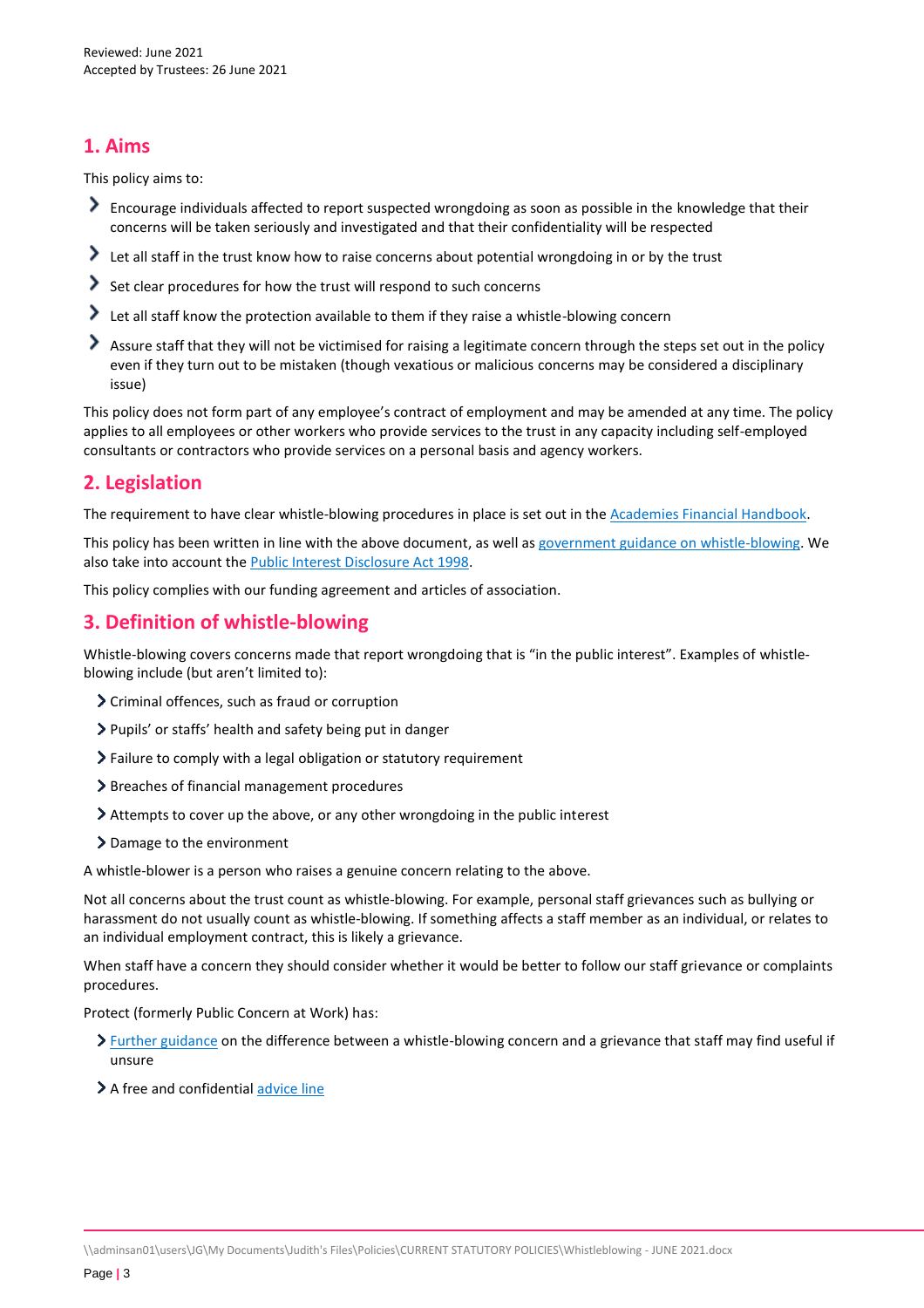# **4. Procedure for staff to raise a whistle-blowing concern**

#### **4.1 When to raise a concern**

Staff should consider the examples in section 3 when deciding whether their concern is of a whistle-blowing nature. Consider whether the incident(s) was illegal, breached statutory or trust procedures, put people in danger or was an attempt to cover any such activity up.

#### **4.2 Who to report to**

Staff should report their concern to the headteacher. If the concern is about the headteacher, or it is believed they may be involved in the wrongdoing in some way, the staff member should report their concern to the chair of the board of trustees.

#### **4.3 How to raise the concern**

Concerns should be made in writing wherever possible. They should include names of those committing wrongdoing, dates, places and as much evidence and context as possible. Staff raising a concern should also include details of any personal interest in the matter.

# <span id="page-3-0"></span>**5. Trust procedure for responding to a whistle-blowing concern**

#### **5.1 Investigating the concern**

When a concern is received by the Headteacher or Chair - referred to from here as the 'recipient' - they will:

- Meet with the person raising the concern within a reasonable time. The person raising the concern may be joined by a trade union or professional association representative
- Get as much detail as possible about the concern at this meeting, and record the information. If it becomes apparent the concern is not of a whistle-blowing nature, the recipient should handle the concern in line with the appropriate policy/procedure
- Reiterate, at this meeting, that they are protected from any unfair treatment or risk of dismissal as a result of raising the concern. If the concern is found to be malicious or vexatious, disciplinary action may be taken (see section 6 of this policy)
- Establish whether there is sufficient cause for concern to warrant further investigation. If there is:
	- The recipient should then arrange a further investigation into the matter, involving the headteacher and/or chair of trustees, if appropriate. In some cases, they may need to bring in an external, independent body to investigate. In others cases, they may need to report the matter to the police
	- $\circ$  The person who raised the concern should be informed of how the matter is being investigated and an estimated timeframe for when they will be informed of the next steps

#### **5.2 Outcome of the investigation**

Once the investigation – whether this was just the initial investigation of the concern, or whether further investigation was needed – is complete, the investigating person(s) will prepare a report detailing the findings and confirming whether or not any wrongdoing has occurred. The report will include any recommendations and details on how the matter can be rectified and whether or not a referral is required to an external organisation, such as the local authority or police.

They will inform the person who raised the concern of the outcome of the investigation, though certain details may need to be restricted due to confidentiality.

Beyond the immediate actions, the headteacher, trustees and other staff if necessary will review the relevant policies and procedures to prevent future occurrences of the same wrongdoing.

\\adminsan01\users\JG\My Documents\Judith's Files\Policies\CURRENT STATUTORY POLICIES\Whistleblowing - JUNE 2021.docx